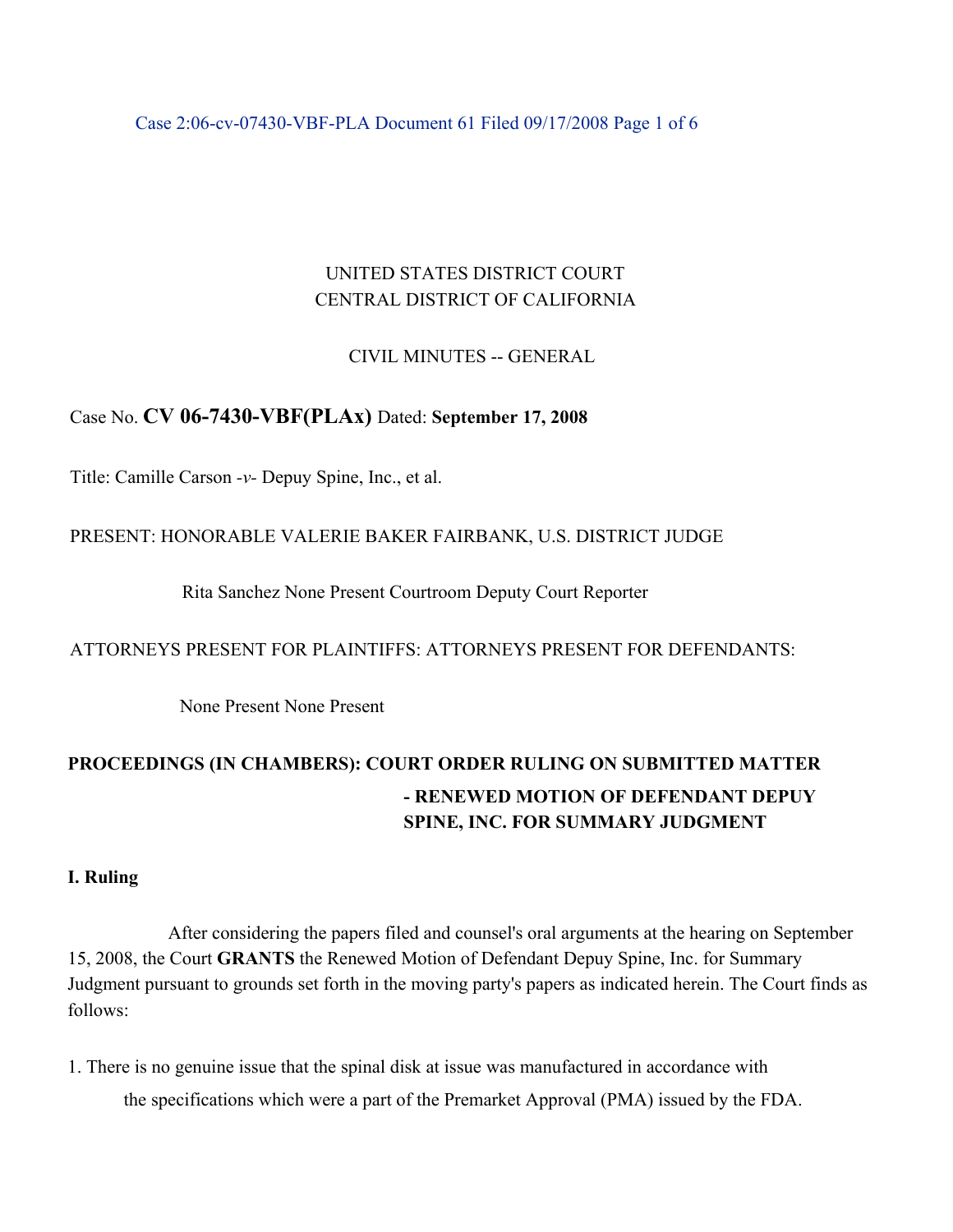• The evidence is that damage to the device was caused either while implanted in Plaintiff due to movement of her vertebrae, or by the removal surgery itself. Plaintiff does not rebut this or offer other evidence.

### MINUTES FORM 90 Initials of Deputy Clerk rs CIVIL - GEN

-1- Case 2:06-cv-07430-VBF-PLA Document 61 Filed 09/17/2008 Page 2 of 6

2. There is no genuine issue that Depuy did not violate any FDA regulations governing

promotion of a medical device for an off-label use.

• There is a lack of evidence that Plaintiff's surgeon relied on any promotion of off- label use by Defendant. There is no evidence that the off-label use of the device caused Plaintiff's injuries.

#### **II. Background**

Dr. Michael Kropf implanted two Charite artificial spinal discs in Plaintiff Carson in February 2005. Ms. Carson began to experience severe back pain, and Dr. Kropf removed one of the discs in November of that year. (The removed device was presumably discarded.) In February 2007, Ms. Carson filed a complaint against Defendant disc manufacturer for products liability based on negligence, breach of warranty, and strict liability.

By Order dated June 21, 2007, this Court granted Defendant partial summary judgment on the warranty and strict liability claims, on grounds that the Medical Device Amendments of 1976 preempted those claims. See 21 U.S.C. 360k(a). Those state claims potentially conflicted or added to requirements which the FDA imposed on the device through the premarket approval process. The Court denied Plaintiff's negligence claim except "insofar as she alleges that the Defendants failed to comply with federal device-specific regulations, such as through a manufacturing defect claim." June 21, 2007 Order, p. 10.

#### **III. Request to Revisit the June 21 Order**

As a preliminary matter, Plaintiff, in her Opposition, requests the Court revisit its June 21 ruling on the grounds that the United States Supreme Court's February 28, 2008 decision in *Riegel v. Medtronic, Inc*., 128 S. Ct. 999 (2008) "would allow a claim of strict liability based on a manufacturing defect." Opp. at 3. First, Plaintiff should have timely raised this request in a motion for reconsideration, not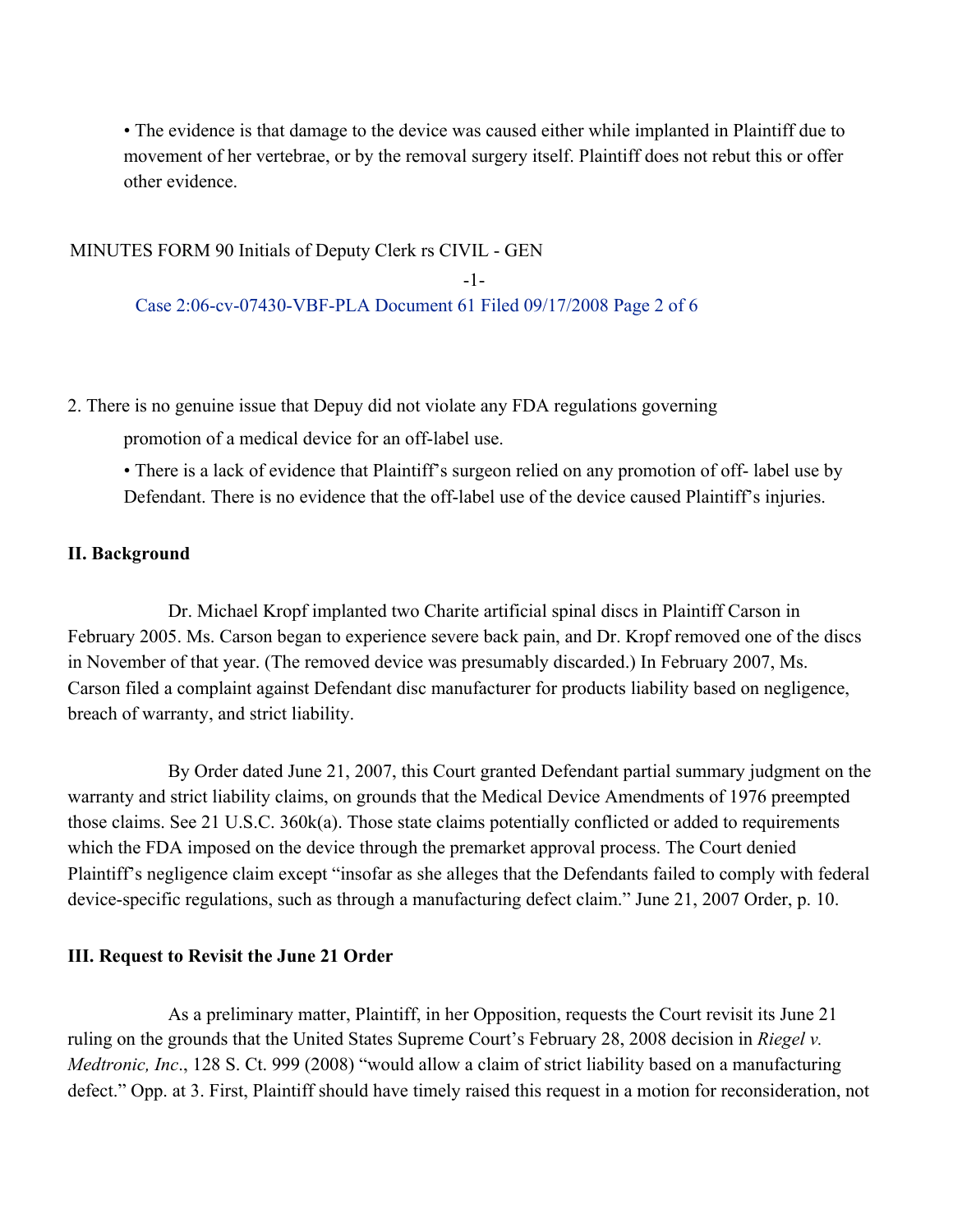in a summary judgment opposition more than six months after *Riegel* was decided. Second, the basis for Plaintiff's request is unclear and inadequately briefed.

# **IV. Manufacturing-Defect Claim**

Plaintiff basically sets forth two grounds from which a jury could infer a manufacturing defect: (1) The accelerated wear of the device observed by Dr. Kropf during the removal surgery, and (2) The breakage of the device into pieces.

# MINUTES FORM 90 Initials of Deputy Clerk rs CIVIL - GEN

 $-2-$ Case 2:06-cv-07430-VBF-PLA Document 61 Filed 09/17/2008 Page 3 of 6

# **A. Accelerated wear**

During the removal surgery, Dr. Kropf observed that the disc's polyethylene core exhibited a wear pattern that was consistent with a disc implanted for years, not months as here. According to Plaintiff, "[Dr. Kropf] did not have an opinion as to the cause of the accelerated wear and other damage." Opp. at 6. But Dr. Kropf appears to have testified that movement or slippage of Ms. Carson's vertebrae (spondylolisthesis) caused this damage:

Q: And so, when you exposed the polyethylene disk . . . did you observe wear that you believe

would have been more consistent with . . . years of use? A: Yes. Q: And at that time did you make any, or formulate any opinion as to why that was the case? A: Well, I can't give you an opinion why the polyethylene core broke down in that short a

time. **I can give you my opinion that the prosthesis, the disk replacement, was hypermobile, unstable, and created accelerated wear on the core implant.** Q: But even given that, would you have expected the amount of wear that you saw? A:  $I - I -$  truthfully, I just thought we were going to see a subluxated implant which appeared

to be otherwise intact. I mean, the polyethylene, the end plates would be intact. I wouldn't expect that amount of wear and destruction. (Opp. Ex. J, Dep p. 41.)(emphasis added)

Dr. Kropf, when subsequently questioned by Defendant's attorney, again appears to attribute the advanced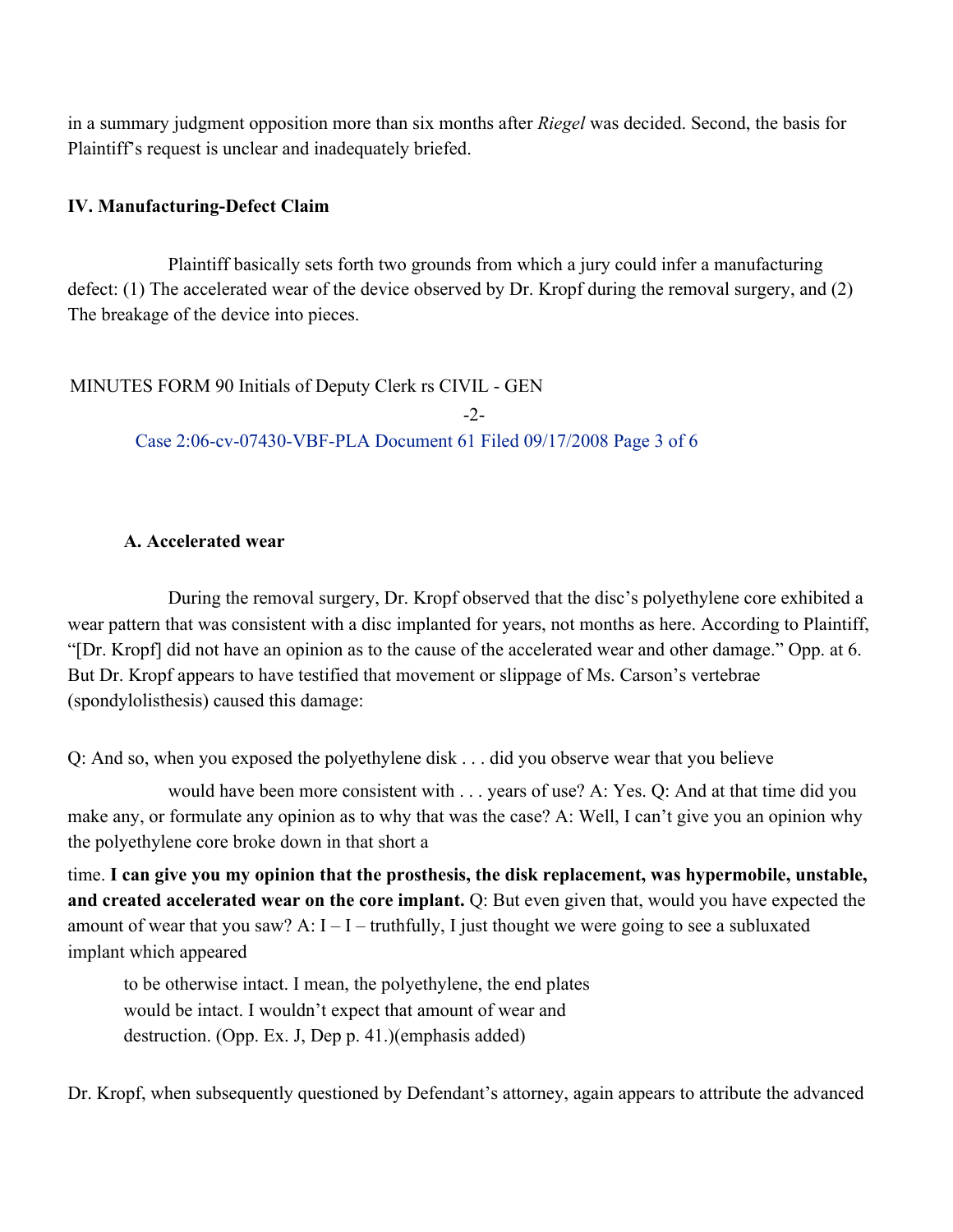wear and tear to vertebrae slippage:

Q: And the damage that you saw, when you went in and revised Mrs. Carson in November of

2005, that damage was caused by the process [sic] of this unforeseen process of spondylolisthesis leading to impingement, leading to cold flow, leading to the wire snapping, leading to this real badly deformed and broken polyethylene core that you finally had to take out; is that a correct statement? A: Correct. (Motion Ex. E, p. 31).

There is no evidence on which the jury could reasonably find a manufacturing defect, i.e., from accelerated wear. Plaintiff does not provide rebuttal evidence, i.e., that spondylolisthesis did not cause the accelerated wear. Thus, there is no genuine issue of material fact.

MINUTES FORM 90 Initials of Deputy Clerk rs CIVIL - GEN -3- Case 2:06-cv-07430-VBF-PLA Document 61 Filed 09/17/2008 Page 4 of 6

# **B. Breakage**

When Dr. Kropf removed the device, it broke into pieces. Plaintiff essentially contends that there is a question of material fact as to whether the device had a manufacturing defect because exposure to oxygen can lead to embrittlement of the polyethylene core. She points out that since the manufacturing process was changed to minimize this possibility, Plaintiff's is the only known instance in which a polyethylene core fragmented. See Opp. Ex. A, dep p. 90. Further, the devices are not individually inspected; they are randomly sampled by lot (and lack individual identification).

However, Dr. Kropf testified that *he* broke the device when he removed it:

Q: At the time, did you have an opinion as to whether it came out in pieces because of, I'll say, your activity, as opposed to it was in different pieces before you began the removal process? A: I don't think it was in different pieces before I removed it.

I think my actions of removing it broke it into pieces, and I can't tell you if -- I can't tell you if the inner core was impaired, and that's why it broke.

**But it was my activity that broke it. I pulled it out, and it broke in pieces.** (Motion Ex. D, p.22)(emphasis added).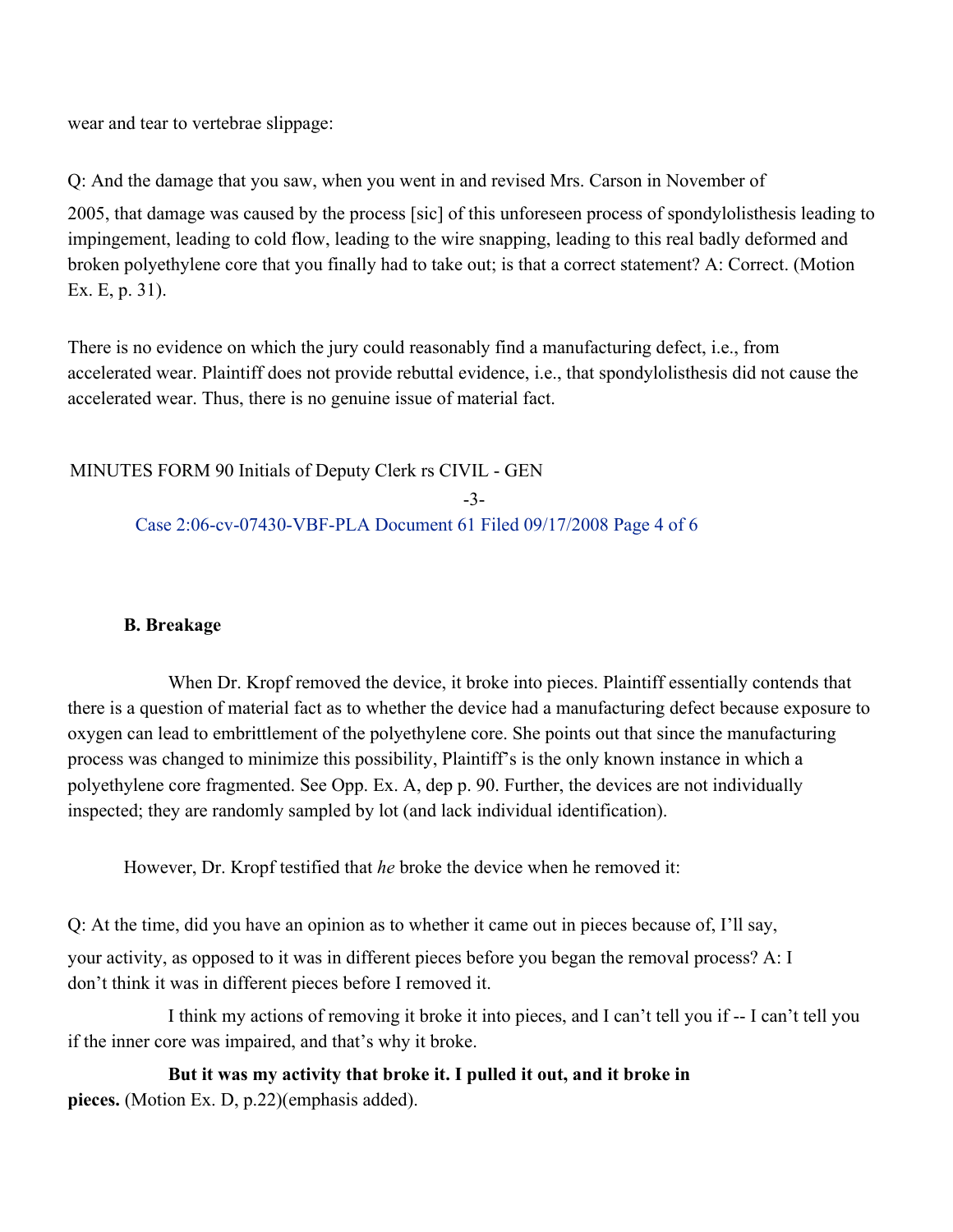Again, there is no evidence on which the jury could find a manufacturing defect, i.e., from the breakage of the device. Plaintiff does not offer any rebuttal evidence, e.g., that the disk should not have broken even upon removal. Thus, there is no genuine issue of material fact.

### **C. Other evidence**

Dr. Kropf testified it was his practice to visually inspect the device before implanting it, that the core of this device looked normal when he implanted it, and he did not recall observing any abnormality in the device. Motion Ex E, p. 30-31; Motion Ex. B., p. 14-15.

Defendant also submits the affidavit of Robin DiNardo, DePuy Spine's Director of Quality Engineering, who declares that she examined the records of the three lots from which Ms. Carson's components were taken, and basically confirms that the components were manufactured in accordance with specification. The Court finds that the evidence presented in the DiNardo affidavit is inadmissible, pursuant to Plaintiff's objection, based on the Best Evidence Rule. F.R.E.

-4-

# MINUTES FORM 90 Initials of Deputy Clerk rs CIVIL - GEN

Case 2:06-cv-07430-VBF-PLA Document 61 Filed 09/17/2008 Page 5 of 6

1002. However, this evidentiary ruling does not alter the Court's ruling and analysis, which does not consider the DiNardo affidavit.

# **V. Promotion of 'Off-Label' Use**

The Charite Disc is indicated for one-level (i.e., for the removal and replacement of *one* spinal disk)—Dr. Kropf's implantation of two disks was therefore 'off-label.' Plaintiff alleges that Defendant negligently promoted this off-label use which was a cause of her injuries. Opp. at 8. To establish a potential for liability, Plaintiff needs to prove (1) that the manufacturer promoted the off-label use in violation of FDA requirements, and (2) that the doctor relied on that promotion in using the device in the off-label manner. *Huntman v. Danek Medical, Inc.*, 1998 U.S. Dist. LEXIS 13431, \*25-26 (S.D. Cal. July 24, 1998).

As evidence of promotion, Plaintiff points to DePuy Spine Sales Representative Pre-training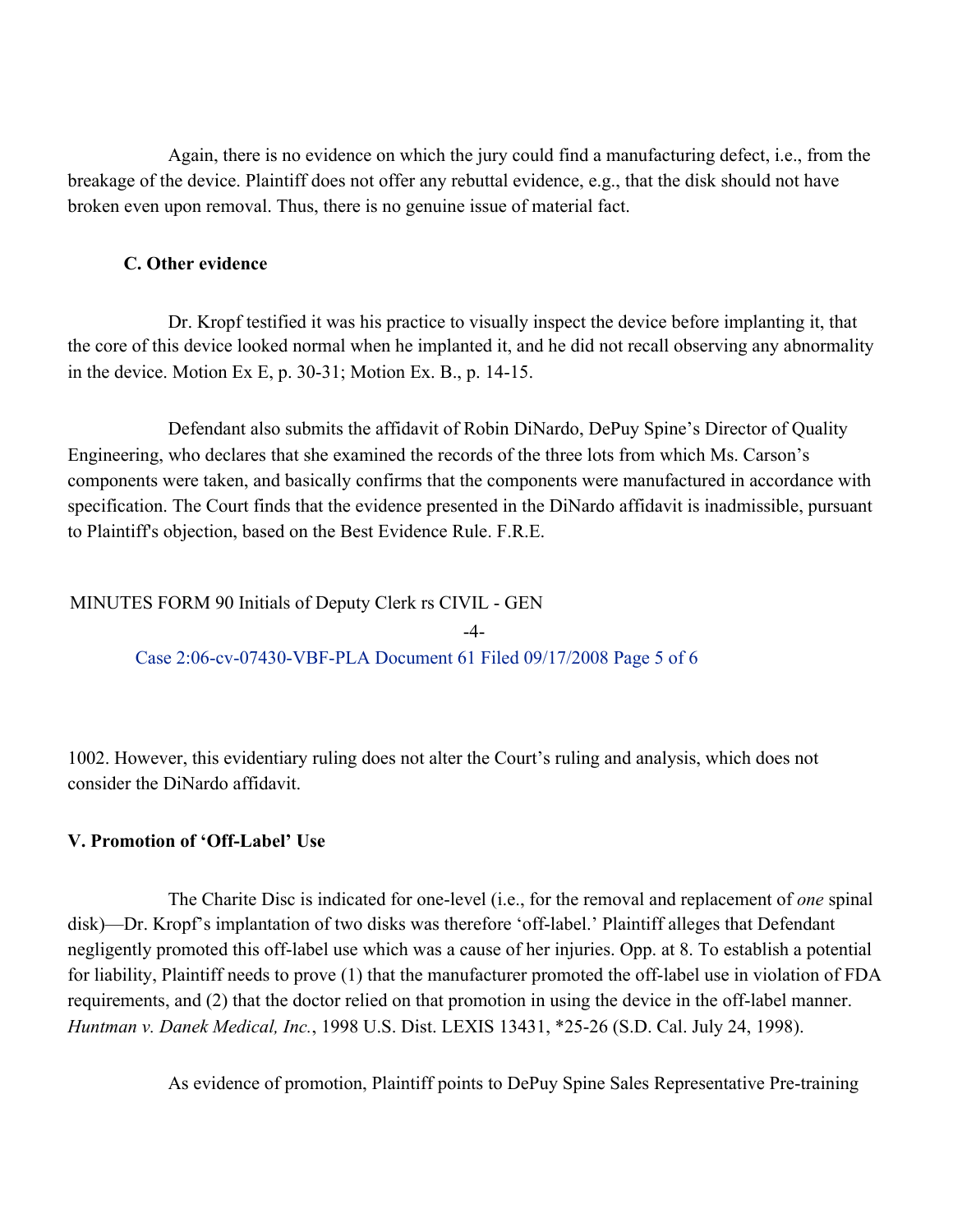Materials, which contains a slide showing that "Other Indications" include "Multilevel." (Opp. Ex. C.). Plaintiff also alleges that Defendant promotes this off-label use by having its sales representatives attend the actual surgery. Plaintiff cites a training presentation slide which states, "Artificial Disc Surgery is a team sport!" and includes the sales rep along with the physicians, nurse, and tech. (Opp. Ex. I). However, a DePuy officer (William Christianson) testified that the sales rep is present "to make sure that the implants and the instruments are there" and "because frequently the scrub tech needs to know what instrument the doctor wants next." Opp. Ex. A, dep p. 82. Mr. Christianson also testified that they "train the reps not to promote the off-label use," which is "a medical decision . . . . not a sales rep function." *Id.* at p. 85.

Moreover, Plaintiff lacks evidence of Dr. Kropf's reliance on any promotion of off-label usage. There is no evidence that Dr. Kropf was exposed to the above-mentioned slide which noted that "Other Indications" include "Multilevel." Dr. Kropf testified that he decided to implant the disks at two levels based on his own medical judgment, research, and experience. Reply Ex. R, 135-137. The Sales Rep who attended the surgery, Michael "Woody" Hauck, testified that he had no specific recollection of Plaintiff's operation (Opp. Ex. H, depo. p. 13-14), and that he did not recall having any conversations about the surgery with Dr. Kropf. (Motion, Ex. J. 61-62). Dr. Kropf testified that prior to Ms. Carson's implantation, he had no contact with any DePuy sales reps involving discussion of multi-level implantation. Motion Ex. L, p. 73. See also Motion Ex. K, p. 66.

# MINUTES FORM 90 Initials of Deputy Clerk rs CIVIL - GEN -5- Case 2:06-cv-07430-VBF-PLA Document 61 Filed 09/17/2008 Page 6 of 6

Finally, Plaintiff makes no showing that any promotion caused her injuries. Plaintiff asserts that "[Dr. Kropf] found that if the disc was used in an off-label application, at two levels, the lowest level will have a tendency to fail." (Citing Opp. Ex. J., dep p. 7-8). This assertion is not sufficient to raise a triable issue as to causation. Additionally, the Court notes that Dr. Kropf could not recall whether he had done a multi-level implantation in any patient other than Plaintiff. *Id.*